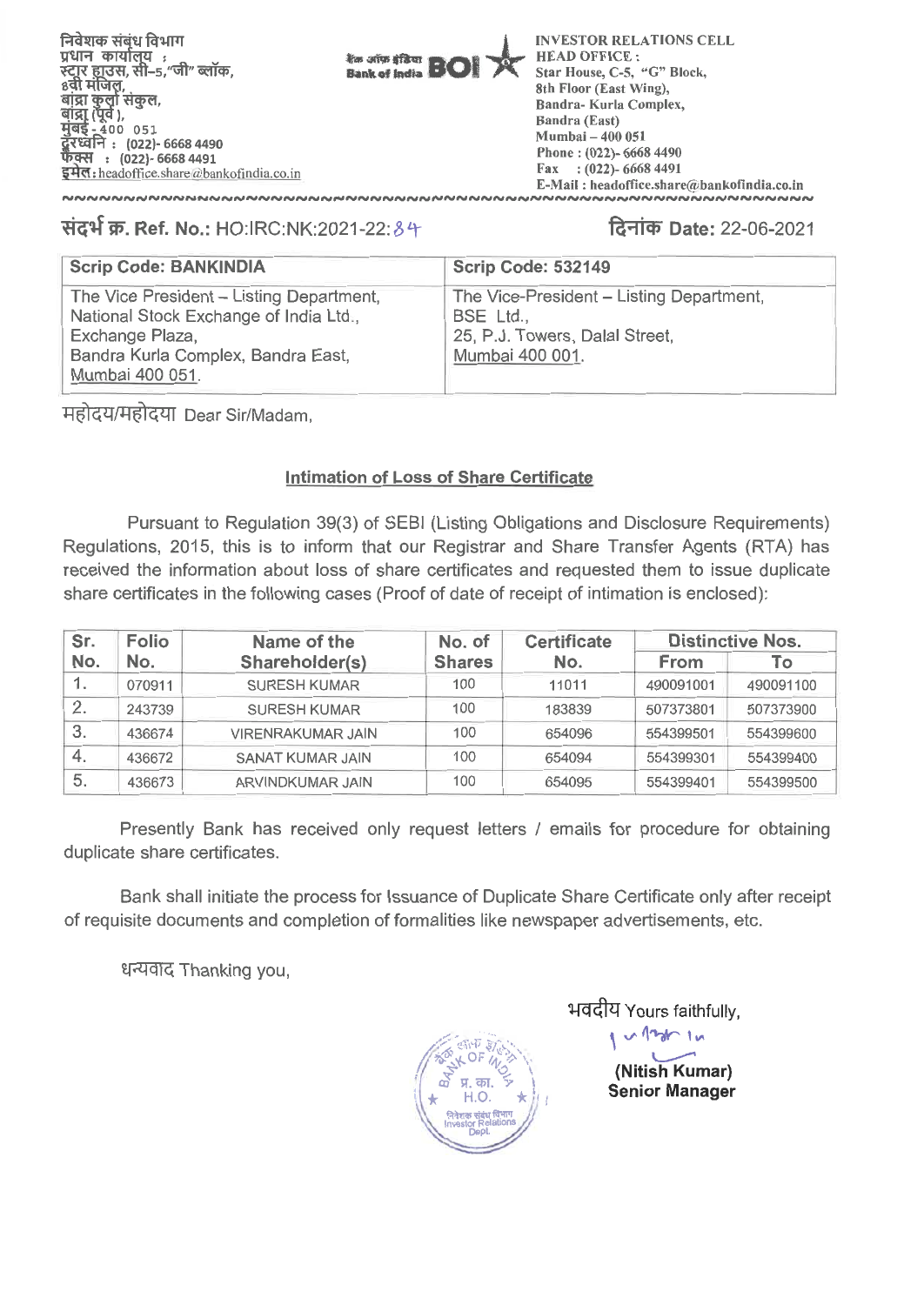| bhagwan<br>bhagwan@bigshareonline.com>                 |
|--------------------------------------------------------|
| Tuesday, June 22, 2021 1:53 PM                         |
| <b>Investor Relations Department</b>                   |
| bssduplicate@bigshareonline.com                        |
| FW: Duplicate Share Intimations Received On : 20210616 |
| 535008.pdf                                             |
|                                                        |

### CAUTION: This email originated from a source outside Bank of India. Do not click links or open attachments unless you recognize ntent is safe.

Dear Sir/Ma'am, Please be informed that in terms of the provisions of the SEBI (LODR) Regulations, 2015, the Company is required to submit information regarding loss of share certificates and issue of duplicate certificates, to the stock exchange within two days of its getting information. Further, the said intimation has to be filed only through the mode of NEAPS filing for NSE and on listing.bseindia.com for BSE and not via hard copy submission.

Accordingly, we are sharing herewith the receipt of the following request for loss of share certificate of the Company by shareholders, to enable you to comply with the said regulatory requirement within the timelines prescribed.

a del Bald

**TIME** 

and the property of the company

| <b>Client Name</b>             | Cert. No   Dist. No From   Dist. NO. To   Folio No.   Quantity |                  |     | Name         |
|--------------------------------|----------------------------------------------------------------|------------------|-----|--------------|
| BANK OF INDIA - EQUITY   11011 | 490091001                                                      | 490091100 070911 | 100 | SURESH KUMAR |

Should you have any queries in respect of the aforesaid instruction kindly revert back.

Regards,

### Bigshare Services Pvt. Ltd.

ing a policy usual and complete production  $\label{eq:3} \begin{minipage}[t]{0.99\textwidth} \begin{minipage}[t]{0.99\textwidth} \centering \begin{tikzpicture}[t]{0.99\textwidth} \centering \end{tikzpicture} \end{minipage}[t]{0.99\textwidth} \begin{minipage}[t]{0.99\textwidth} \centering \begin{tikzpicture}[t]{0.99\textwidth} \centering \end{tikzpicture} \end{minipage}[t]{0.99\textwidth} \begin{minipage}[t]{0.99\textwidth} \centering \end{minipage}[t]{0.99\textwidth} \begin{minipage}[t]{0.99\textwidth} \centering \end{minipage}[$ 

Stent Care Gott No. He are in the

BANK OF INDIA: DEUTHER THAT IT WAS ALLER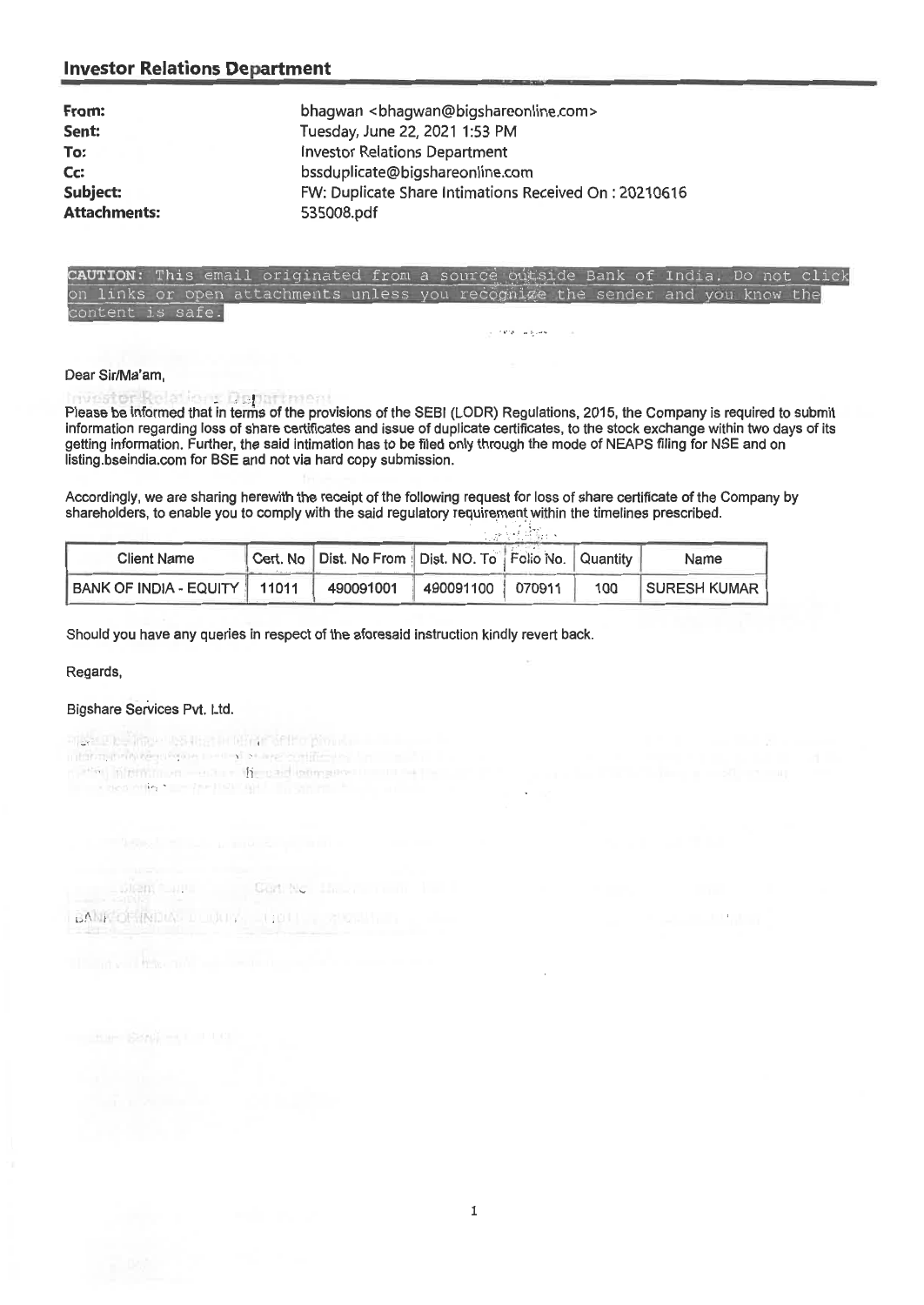$15062021$ 

*To, Company Secretary, Bank of India Head Office, 8<sup>th</sup> Floor, Star House, C-5, Block, Sandra kurla Complex, Mumbai-400051* 

Sub: - **Issue of Duplicate Share Certificate & Revalidation of Dividend warrant against Folio No. 070911 and 243739.Details of ECS Mandate.** 

Sir,

I have lost my share certificate of Bank of India against folio no. -070911 and 243739. Kindly issue duplicate share certificate, so that it can be converted digital mode and also revalidate my Dividend warrant against Folio No.070911 & 243739.

**Details of ECS Mandate. 535008** 

Name & Address of your banker: - Bank cf India, Dhurwa

iharkhand Secretariat Branch, Dhurwa,

Distt- Ranchi-834004

Type of Account (Saving/Current/OD etc)-: Saving

9 digit of MICR Code of you bank/branch code-: 834013025

Enclosed:-

1.Electricity Bill & PAN Card.

2.Cancelled Cheque

Bank A/c No. (CBS) -: 493910100008832 SIGSHARE SERVICES PVT. LTD. RECEIVED<br>Subject to Verification 1 5 EN 2921 Sign

Yours Faithfully,

(Su resh Kumar)

Copy to:- The Branch Manager Bigshare Services Pvt, Lp 1<sup>st</sup> Floor, Bharat Tin Works Building, Opp. Vasant Oasis, makwana Road, Mara!, Andheri (East) Mumbai-400059 Maharashtra Board No : 02262638200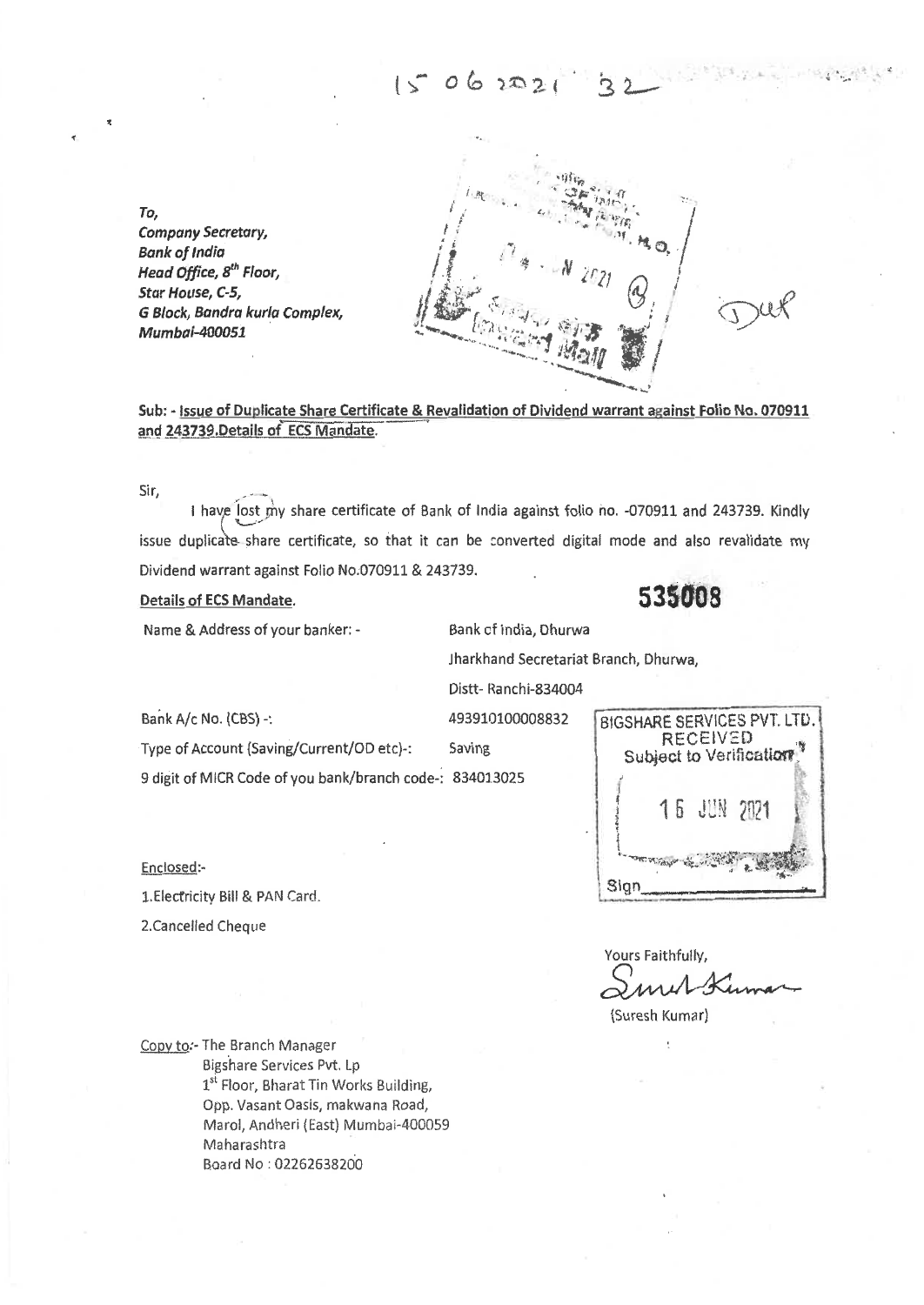| From:               | bhagwan<br>chagwan@bigshareonline.com>                |
|---------------------|-------------------------------------------------------|
| Sent:               | Tuesday, June 22, 2021 1:53 PM                        |
| To:                 | <b>Investor Relations Department</b>                  |
| Cc:                 | bssduplicate@bigshareonline.com                       |
| Subject:            | FW: Duplicate Share Intimations Received On: 20210616 |
| <b>Attachments:</b> | 535008.pdf                                            |



 $\sqrt{2}$ 

### **Dear Sir/Ma'am,**

**Please be informed that in terms of the provisions of the SEBI (LODR) Regulations, 2015, the Company is required to submit**  information regarding loss of share certificates and issue of duplicate certificates, to the stock exchange within two days of its getting information. Further, the said intimation has to be filed only through the mode of NEAPS filing for NSE and on listing.bseindia.com for BSE and not via hard copy submission.

Accordingly, we are sharing herewith the receipt of the following request for loss of share certificate of the Company by shareholders, to enable you to comply with the said regulatory requirement within the timelines prescribed.

| <b>Client Name</b>            | Cert. No   Dist. No From   Dist. NO. To   Folio No.   Quantity |           |        |     | Name                |
|-------------------------------|----------------------------------------------------------------|-----------|--------|-----|---------------------|
| BANK OF INDIA - EQUITY 183839 | 507373801                                                      | 507373900 | 243739 | 100 | <b>SURESH KUMAR</b> |

**Should you** have any queries in respect of the aforesaid instruction kindly revert back.

Regards,

### Bigshare Services Pvt. Ltd.

i kanse belinternbenheimteres in die provincie.<br>Algebruik ontogenemig isse of state (certification and main eraise) 

se te objeve que la contrata de la constitución.<br>La consegue por la consegue de la consegue del consegue de la consegue de la consegue de la consegue de la con

SAMK OF INDIA- FILE, Y -183-50

the Research of the Con-

**UNCHIL** PARTIES

1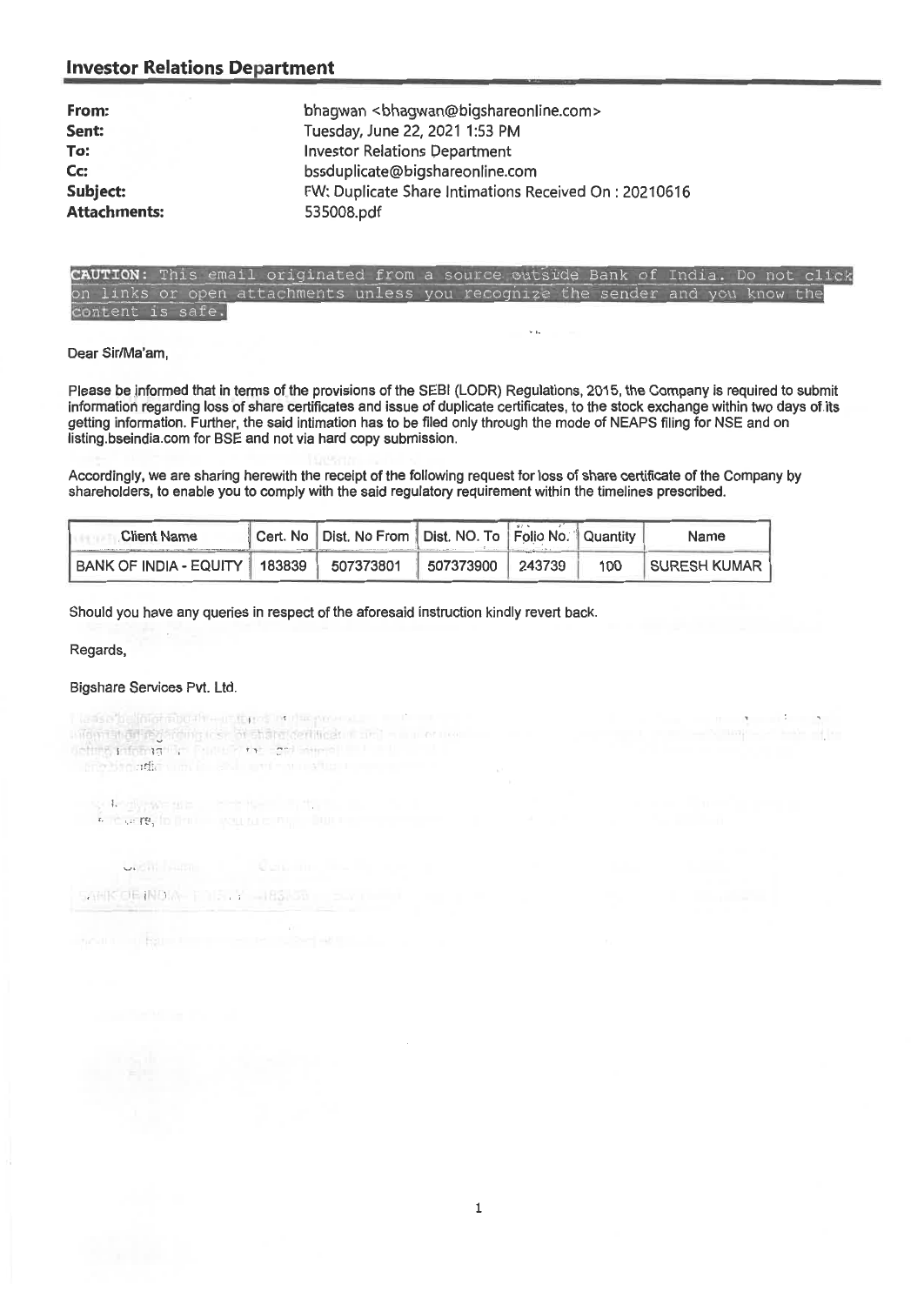# $15062021$

**To,**  *Company Secretary, Bank of India Head Office, 8<sup>th</sup> Floor, Star House, C-S, G Block, Sandra kurla Complex, Mumbal-400051* 

**Sub: - Issue of Duplicate Share Certificate & Revalidation of Dividend warrant against Folio No. 070911**  and 243739, Details of **ECS** Mandate.

Sir,

I have lost my share certificate of Bank of India against folio no. -070911 and 243739. Kindly issue duplicate share certificate, so that it can be converted digital mode and also revalidate my Dividend warrant against Folio No.070911 & 243739.

**Details of ECS Mandate. 5**.**35008** 

Name & Address of your banker: - Bank cf India, Dhurwa

.-•••

iharkhand Secretariat Branch, Dhurwa,

Distt- Ranchi-834004

1.Electricity Bill & PAN Card.

2.Cancelled Cheque

Enclosed:-

9 digit of MICR Code of you bank/branch code-: 834013025



Yours Faithfully,

(Suresh Kumar)

Copy to:- The Branch Manager Bigshare Services Pvt. Lp 1<sup>st</sup> Floor, Bharat Tin Works Building, Opp. Vasant Oasis, makwana Road, Marol, Andheri (East) Mumbai-400059 Maharashtra Board No : 02262638200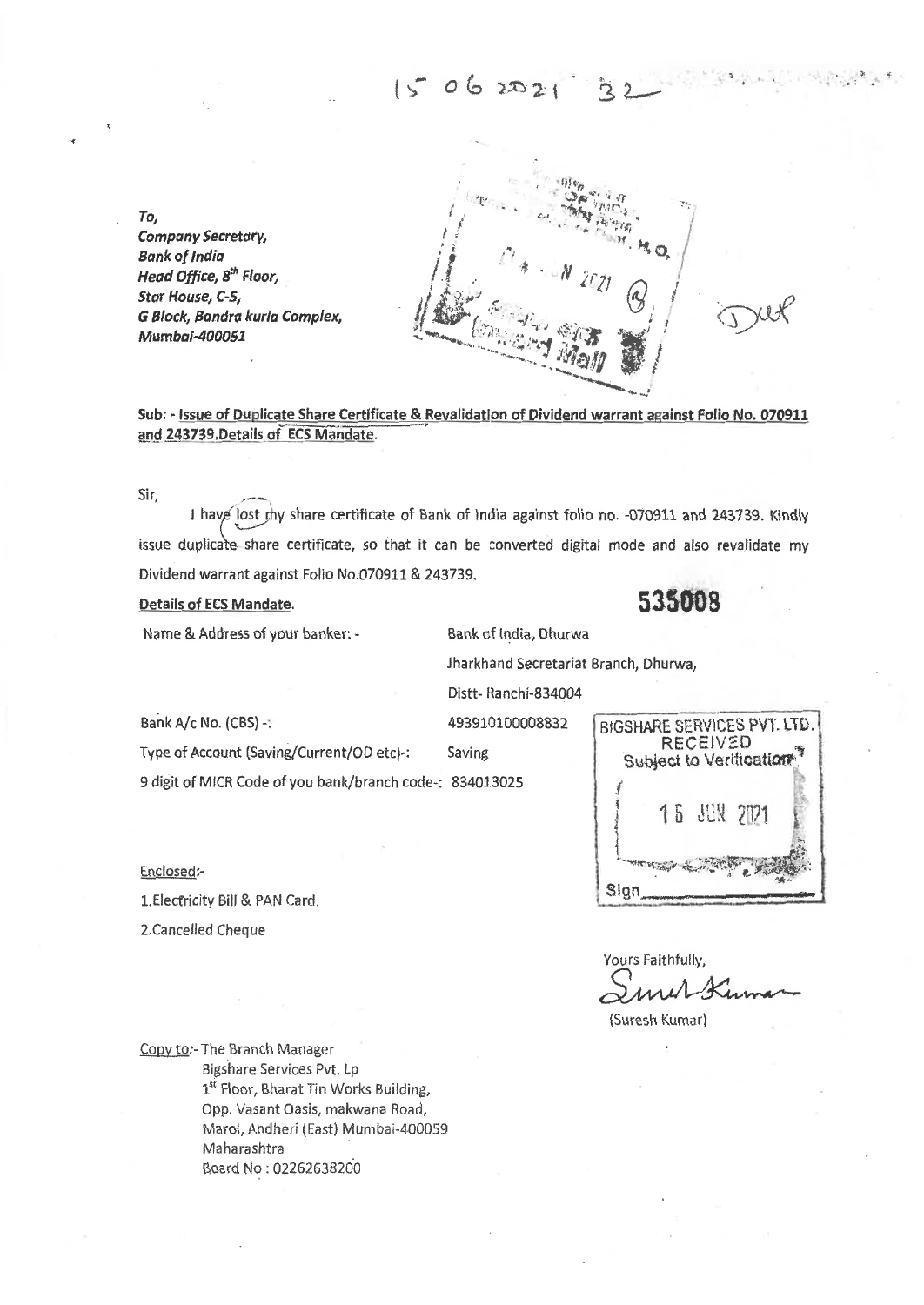| From:<br>Sent:      | bssduplicate@bigshareonline.com<br>Tuesday, June 22, 2021 2:25 PM                                                  |
|---------------------|--------------------------------------------------------------------------------------------------------------------|
| To:                 | Rajesh Venkataraj Upadhya; Investor Relations Department                                                           |
| Cc:                 | ganesh@bigshareonline.com; jibu@bigshareonline.com;<br>bhagwan@bigshareonline.com; Bssduplicate@Bigshareonline.Com |
| Subject:            | Duplicate Share Intimations Received On: 20210622                                                                  |
| <b>Attachments:</b> | 535456.pdf                                                                                                         |

### **UTION:** This email originated from a source outside Bank of India. Do not click on links or open attachments unless you recognize the sender and you know the is safe.

### Dear Sir/Ma'am,

Please be informed that in terms of the provisions of the SEBI (LODR) Regulations, 2015, the Company is required to submit information regarding loss of share certificates and issue of duplicate certificates, to the stock exchange within two days of its getting information. Further, the said intimation has to be filed only through the mode of NEAPS filing for NSE and on listing.bseindia.com for BSE and not via hard copy submission.

Accordingly, we are sharing herewith the receipt of the following request for loss of share certificate of the Company by shareholders, to enable you to comply with the said regulatory requirement within the timelines prescribed.

| Client Name                     | Cert. No   Dist. No From   Dist. NO. To   Folio No.   Quantity |           |        |     | Name              |
|---------------------------------|----------------------------------------------------------------|-----------|--------|-----|-------------------|
| BANK OF INDIA - EQUITY   654096 | 554399501                                                      | 554399600 | 436674 | 100 | VIRENRAKUMAR JAIN |

Should you have any queries in respect of the aforesaid instruction kindly revert back.

Regards,

### Bigshare Services Pvt. Ltd.

Dote anomnee when ISE all what in your common neltog informance. La ciudad personala per ciudad.<br>Pallos Brasiles con la ciudad con la caro della

ANKOF MELAS EQUITY RAMS ...

JP 28 NH -

a hoold you have will we use express of or pro-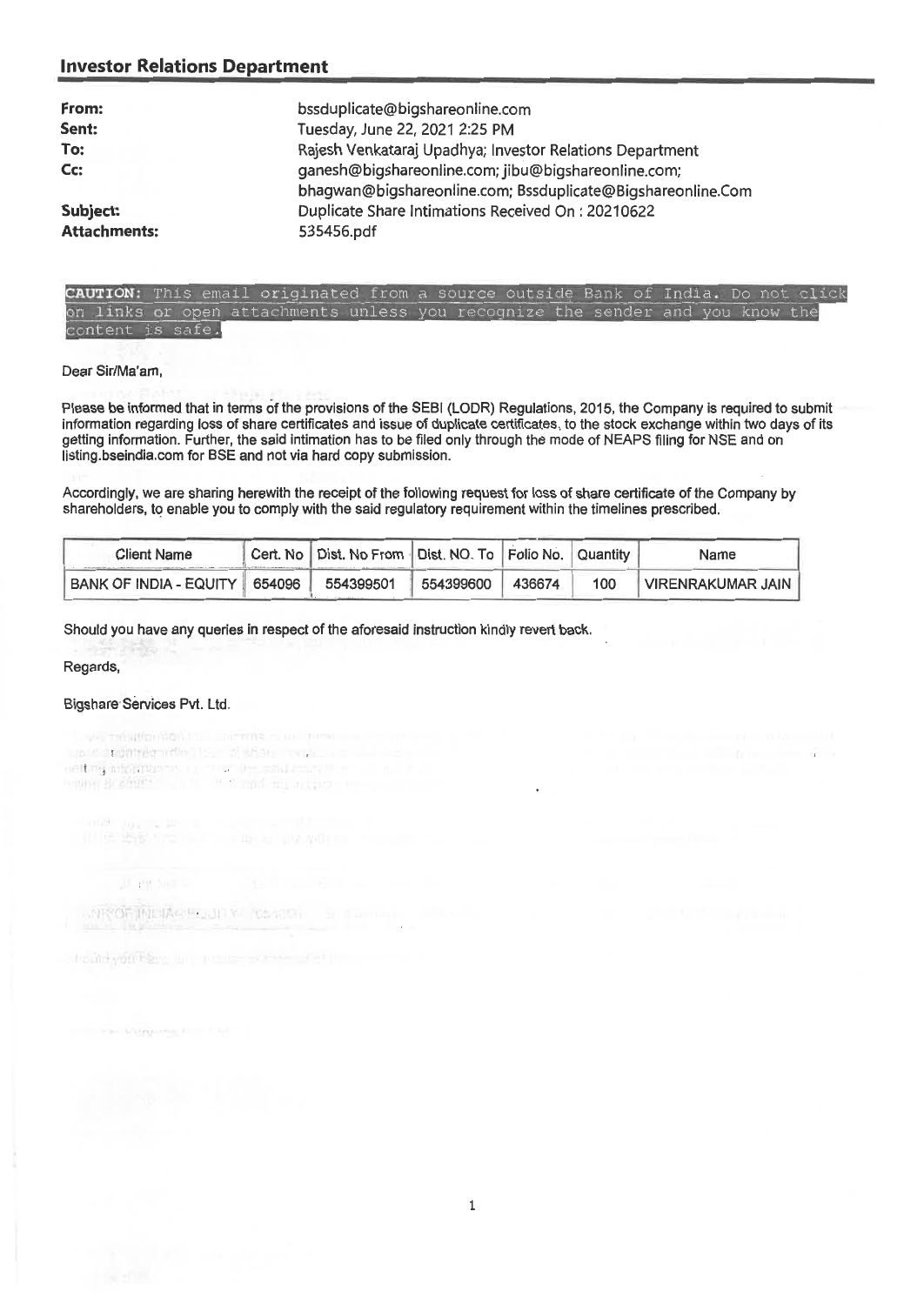

The manager Bigshare sevices (P) Ltd.

To

I

Andheri (E) Mumbai

Sub - issue of duplicate share certificate

Dear sir/madam,

I would like to humbly inform you that I have lost/misplaced my share certificate of **Bank of India. So, kindly issue me a duplicate** certificate so that I can transfer my share in digital form.

**Thank you.** 

**Share holder name** —VIRENDRA **KUMAR LAIN** 

**No. Of share holding —100 units** 

**Folio numbe - 436674** 

Share holder signature - *<i>QQ 5 (PPo)* 7 *US*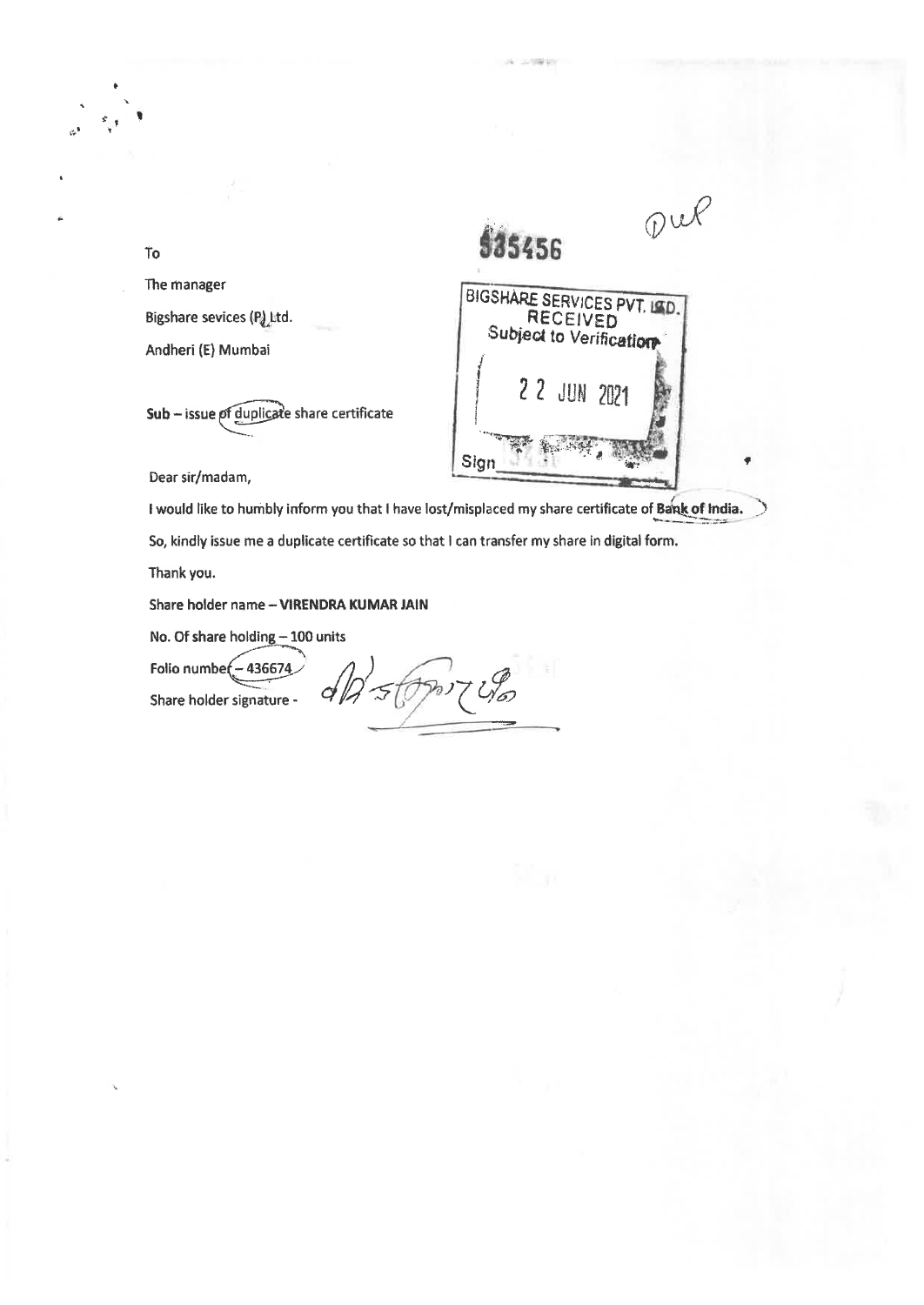| From:<br>Sent:<br>To:<br>$Cc$ : | bssduplicate@bigshareonline.com<br>Tuesday, June 22, 2021 2:39 PM<br>Rajesh Venkataraj Upadhya; Investor Relations Department<br>ganesh@bigshareonline.com; jibu@bigshareonline.com;<br>bhagwan@bigshareonline.com; Bssduplicate@Bigshareonline.Com |
|---------------------------------|-----------------------------------------------------------------------------------------------------------------------------------------------------------------------------------------------------------------------------------------------------|
| Subject:                        | Duplicate Share Intimations Received On: 20210622                                                                                                                                                                                                   |
| <b>Attachments:</b>             | 535482.pdf                                                                                                                                                                                                                                          |

CAUTION: This email originated from a source outside Bank of India. Do not click on links or open attachments unless you recognize the sender and you know the content is safe.

### Dear Sir/Ma'am,

Please be informed that in terms of the provisions of the SEBI (LODR) Regulations, 2015, the Company is required to submit information regarding loss of share certificates and issue of duplicate certificates, to the stock exchange within two days of its getting information. Further, the said intimation has to be filed only through the mode of NEAPS filing for NSE and on listing.bseindia.com for BSE and not via hard copy submission.

Accordingly, we are sharing herewith the receipt of the following request for loss of share certificate of the Company by shareholders, to enable you to comply with the said regulatory requirement within the timelines prescribed.

| Client Name            |        | Cert. No   Dist. No From   Dist. NO. To   Folio No.   Quantity |           |        |     | Name                |
|------------------------|--------|----------------------------------------------------------------|-----------|--------|-----|---------------------|
| BANK OF INDIA - EQUITY | 654094 | 554399301                                                      | 554399400 | 436672 | 100 | I SANAT KUMAR JAIN- |

Should you have any queries in respect of the aforesaid instruction kindly revert back.

Regards,

Bigshare Services Pvt. Ltd.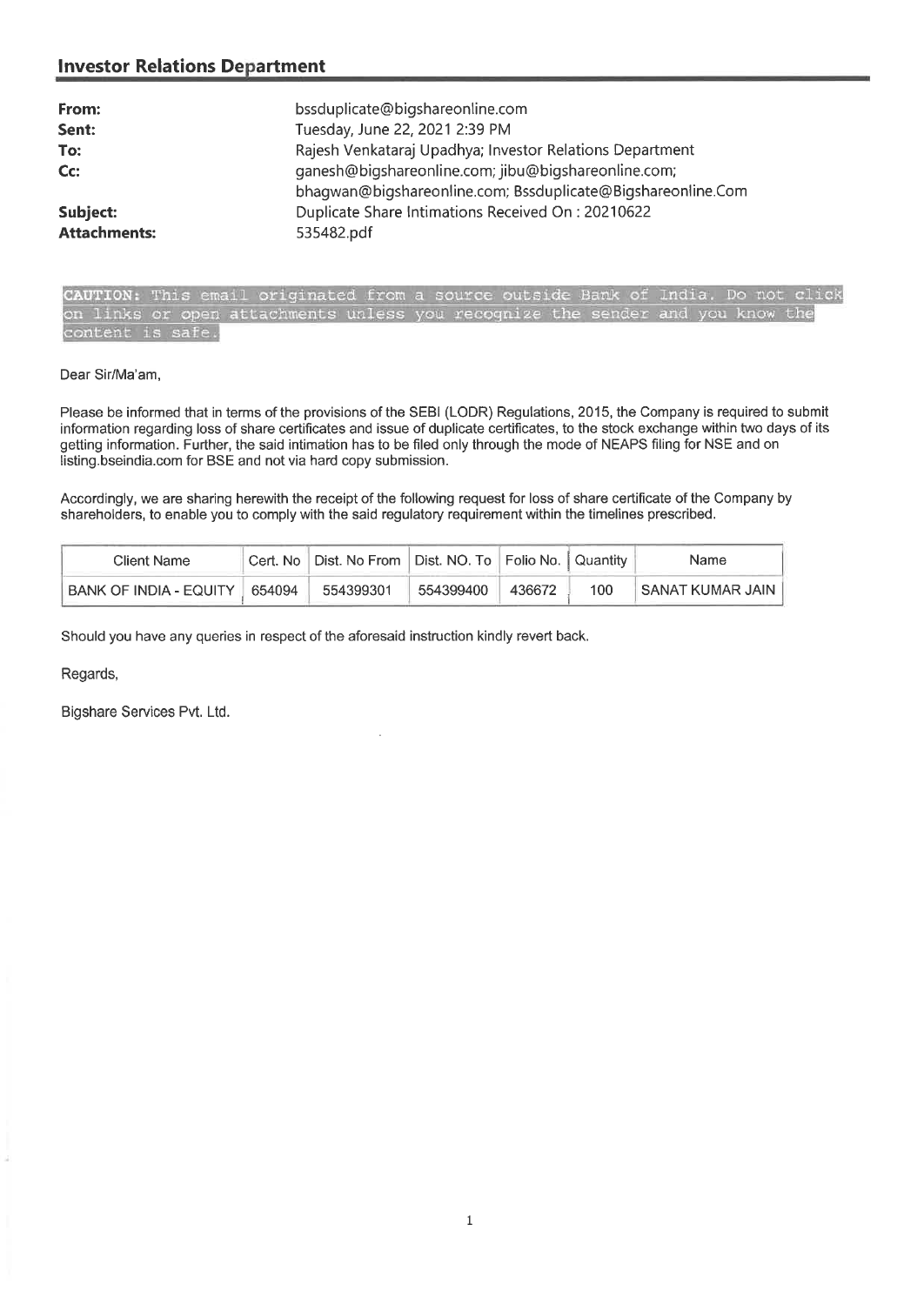To

**11** 

The manager Bigshare sevices (P) Ltd. Andheri (E) Mumbai

# **535482**



**Sub -** issue of duplicate share certificate

Dear sir/madam,

I would like to humbly inform you that I have lost/misplaced my share certificate of **Bank of India.** 

So, kindly issue me a duplicate certificate so that **I** can transfer my share in digital form.

Thank you.

No. Of share holding  $-100$  units

Folio number — 436672

Share holder signature -

Share holder name – **SANAT KUMAR JAIN**<br>
No. Of share holding – 100 units<br>
Folio numher – A36632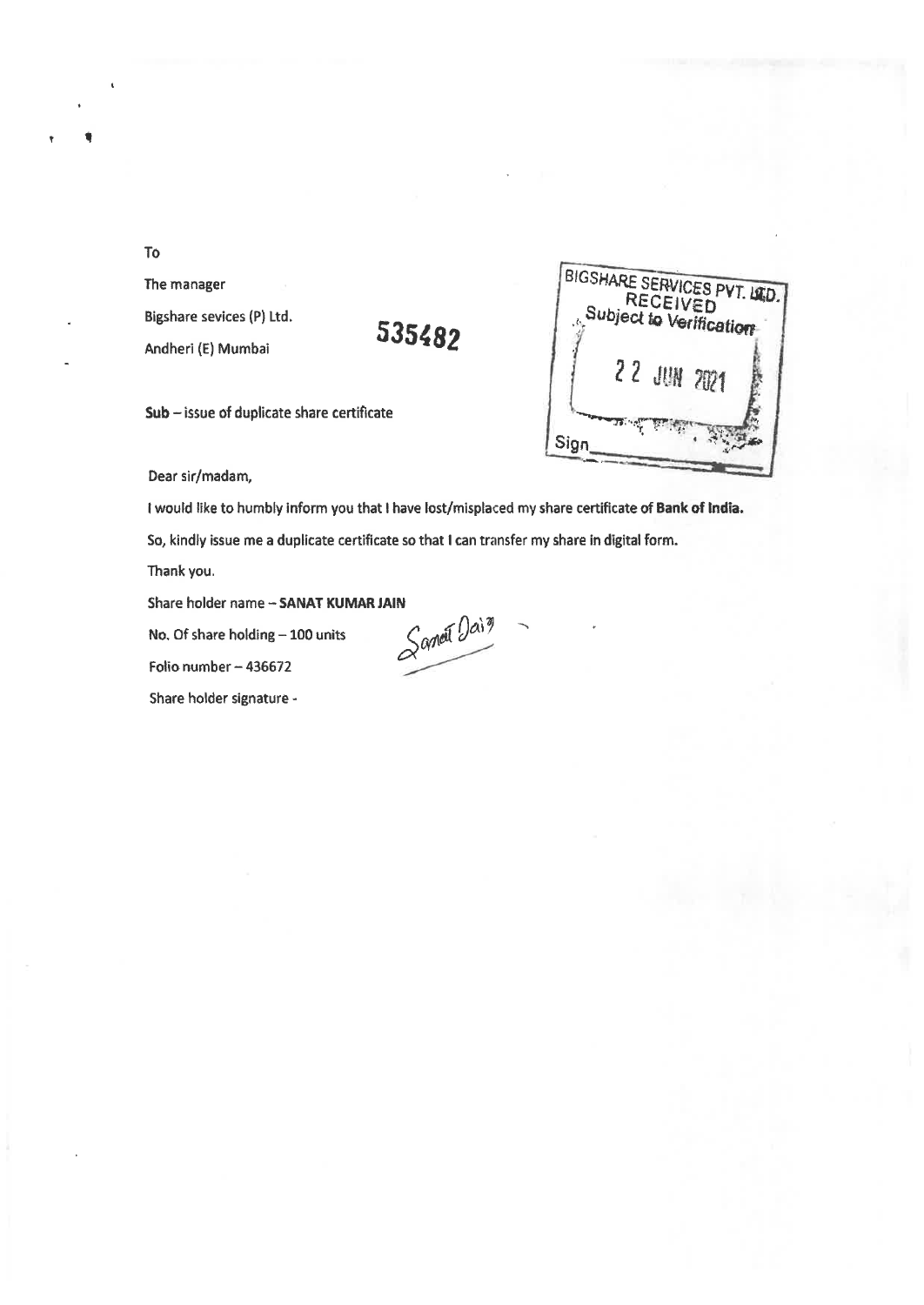| From:               | bssduplicate@bigshareonline.com                                                                                    |
|---------------------|--------------------------------------------------------------------------------------------------------------------|
| Sent:               | Tuesday, June 22, 2021 2:41 PM                                                                                     |
| To:                 | Rajesh Venkataraj Upadhya; Investor Relations Department                                                           |
| $Cc$ :              | ganesh@bigshareonline.com; jibu@bigshareonline.com;<br>bhagwan@bigshareonline.com; Bssduplicate@Bigshareonline.Com |
| Subject:            | Duplicate Share Intimations Received On: 20210622                                                                  |
| <b>Attachments:</b> | 535457.pdf                                                                                                         |



### Dear Sir/Ma'am,

Please be informed that in terms of the provisions of the SEBI (LODR) Regulations, 2015, the Company is required to submit information regarding loss of share certificates and issue of duplicate certificates, to the stock exchange within two days of its getting information. Further, the said intimation has to be filed only through the mode of NEAPS filing for NSE and on listing.bseindia.com for BSE and not via hard copy submission.

Accordingly, we are sharing herewith the receipt of the following request for loss of share certificate of the Company by shareholders, to enable you to comply with the said regulatory requirement within the timelines prescribed.

| Client Name            |        | Cert. No   Dist. No From   Dist. NO. To   Folio No.   Quantity |           |        |     | Name                |
|------------------------|--------|----------------------------------------------------------------|-----------|--------|-----|---------------------|
| BANK OF INDIA - EQUITY | 654095 | 554399401                                                      | 554399500 | 436673 | 100 | ∣ARVINDKUMAR JAIN I |

Should you have any queries in respect of the aforesaid instruction kindly revert back.

Regards,

Bigshare Services Pvt. Ltd.